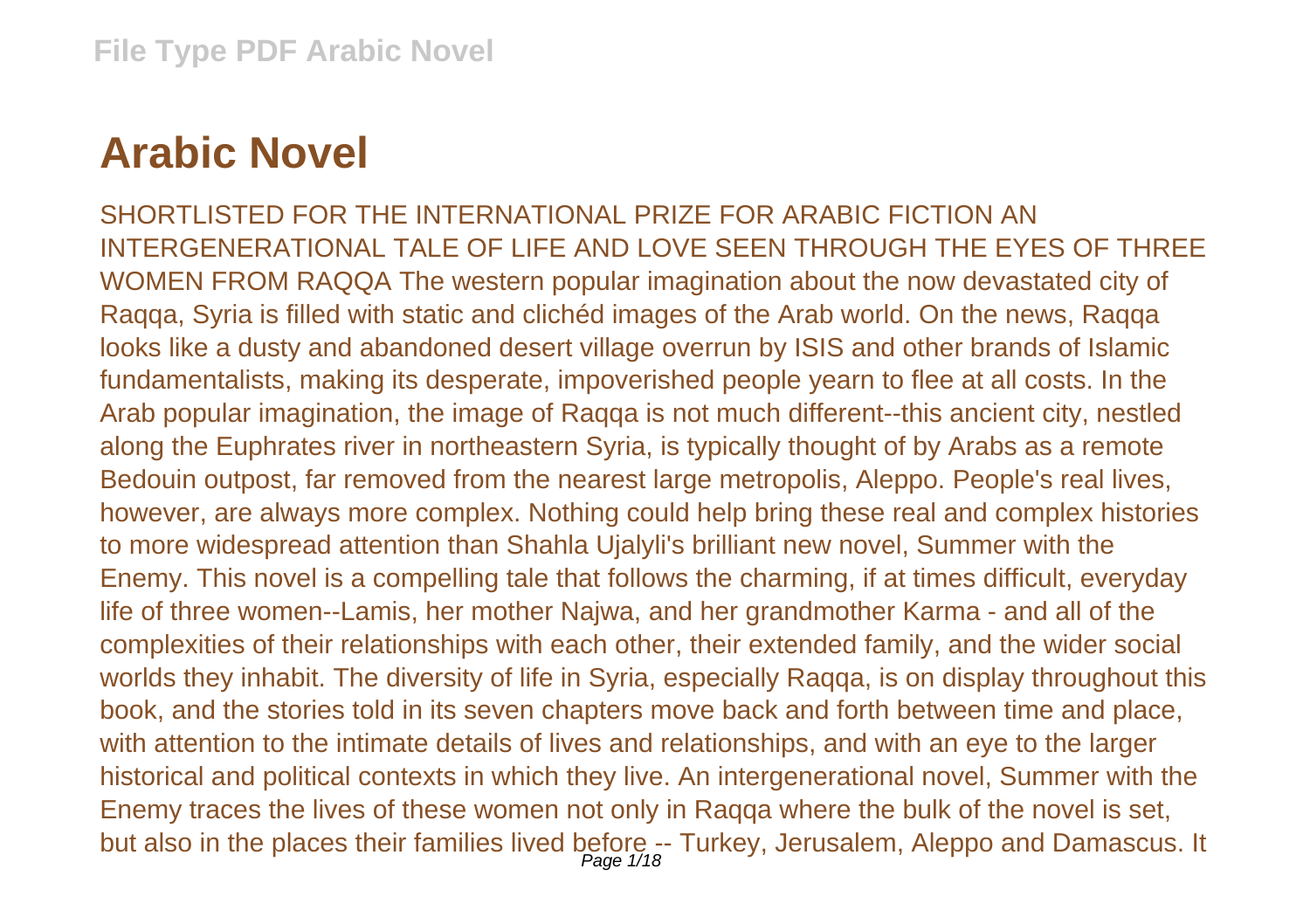reminds us that Syria and Syrians have never been isolated from the world, and that indeed the lives of people stretched far beyond the confines of Raqqa's city limits, long before the online world existed.

A young man's dreams for a better future as a student in the Teachers' Institute are shattered after he assaults one of his instructors for discriminating against him. From then on, he begins his descent into the underworld. Penniless, he seeks refuge in Wikalat 'Atiya, a historic but now completely run-down caravanserai that has become the home of the town's marginal and underprivileged characters. This award-winning novel takes on epic dimensions as the narrator escorts us on a journey to this underworld, portraying as he sinks further into its intricate relationships the many characters that inhabit it. Through a labyrinth of tales, reminiscent of the popular Arab tradition of storytelling, we are introduced to these denizens, whose lives oscillate between the real and the fantastic, the contemporary and the timeless. And while the narrator starts out as a spectator of these characters' lives, he soon becomes an integral part of the lodging house's community of rogues.

Enthält: Part 1, The life, personality and writings of al-Junayd. - Part 2, The doctrine of al-Junayd. - Part 3, The Ras??il of al-Junayd

Was Nirvana's near-fatal accident at sea simply a case of bad timing, or was it attempted suicide? And what was so important about an unread email that made her jump recklessly into the Mediterranean? As Leila tries to make sense of her aunt's fate, Nirvana embarks on a journey through memories and secrets. Leila guiltily questions her own fears and failures, bearing the blame of a family that curses the day she was born. Lying in a coma, Nirvana's story of choices made and roads not taken paint a colorful picture of her struggle against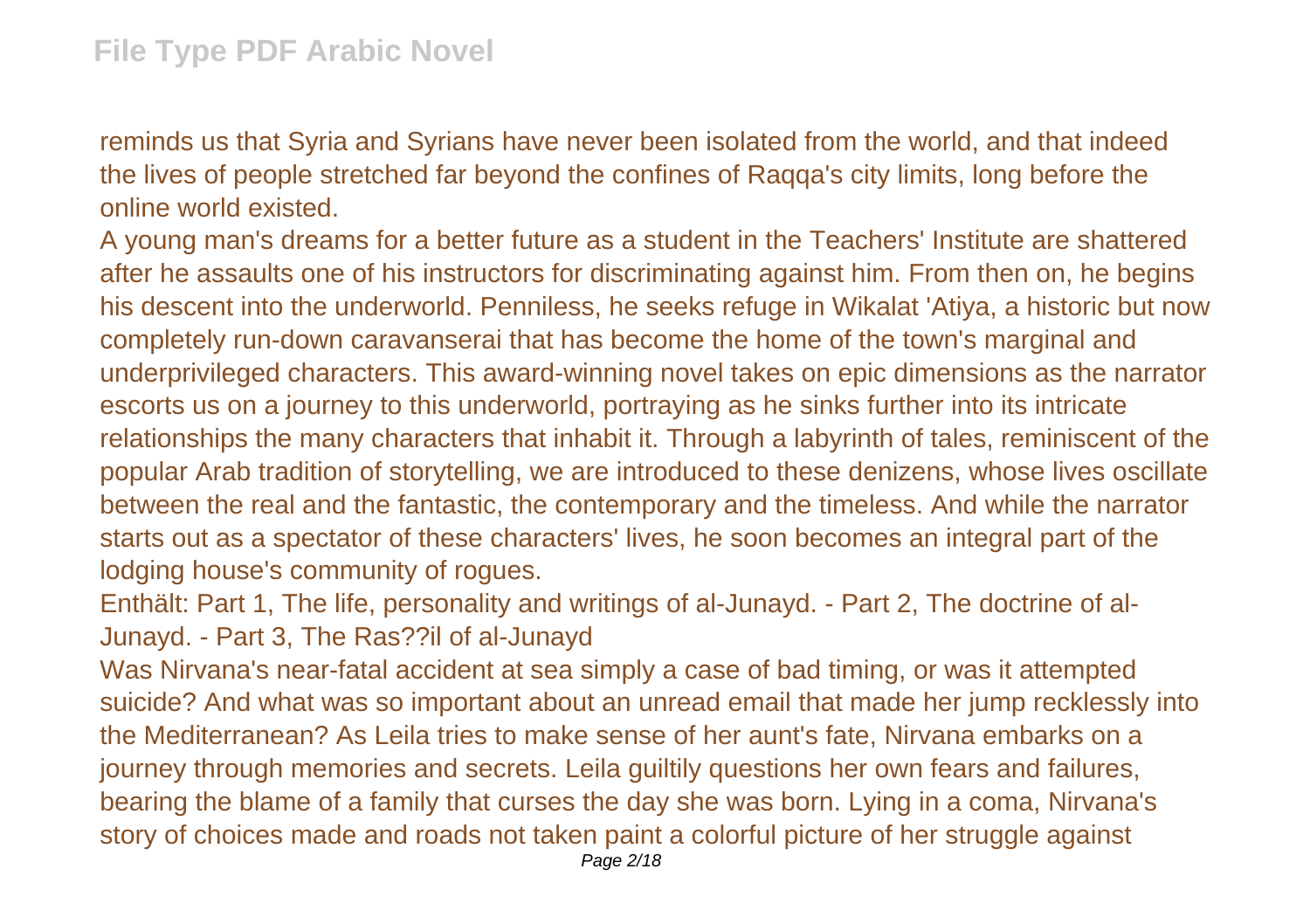expectations in 1980s Egypt. The two voices are skillfully woven together to create an intricate narrative about breaking free from family tradition and the dreams that come back to haunt us. From the sunny beaches of Alexandria to the Bavarian Alps, author Mai Khaled explores the subtleties of family relationships and individual choices.

This novel of home and homelessness, of exile both physical and psychological, centers on Kimi, a fragile heroine suffering from a rift in her persona, unable to distinguish between her own pain and the pain of others. For Kimi it is not a simple case of to be or not to be, but rather of how to be in disjointed and contrary times. Leaves of Narcissus, like earlier Arabic novels about East-West encounters by male writers such as Tawfiq al-Hakim, Taha Hussein, and Tayeb Salih, is about a young Arab student going west in search of education. Here, though, the protagonist is a young woman and her destination is Ireland, a part of the West and at the same time a victim of the ravages of colonialism adding ambiguity to the customary representations of the East-West dichotomy. In this captivating novel, Somaya Ramadan displays a rare virtuosity in evoking and interlacing literary motifs from the popular to the learned, from the folk to the mythic, from the Egyptian to the Irish and poses questions rather than answers, questions that hold a mirror to our selves.

The Theocrat takes as its subject one of Arab and Islamic history's most perplexing figures, al-Hakim bi-Amr Illah ("the ruler by order of God"), the Fatimid caliph who ruled Egypt during the tenth century and whose career was a direct reflection of both the tensions within the Islamic dominions as a whole and of the conflicts within his own mind. In this remarkable novel Bensalem Himmich explores these tensions and conflicts and their disastrous consequences on an individual ruler and on his people. Himmich does not spare his readers the full horror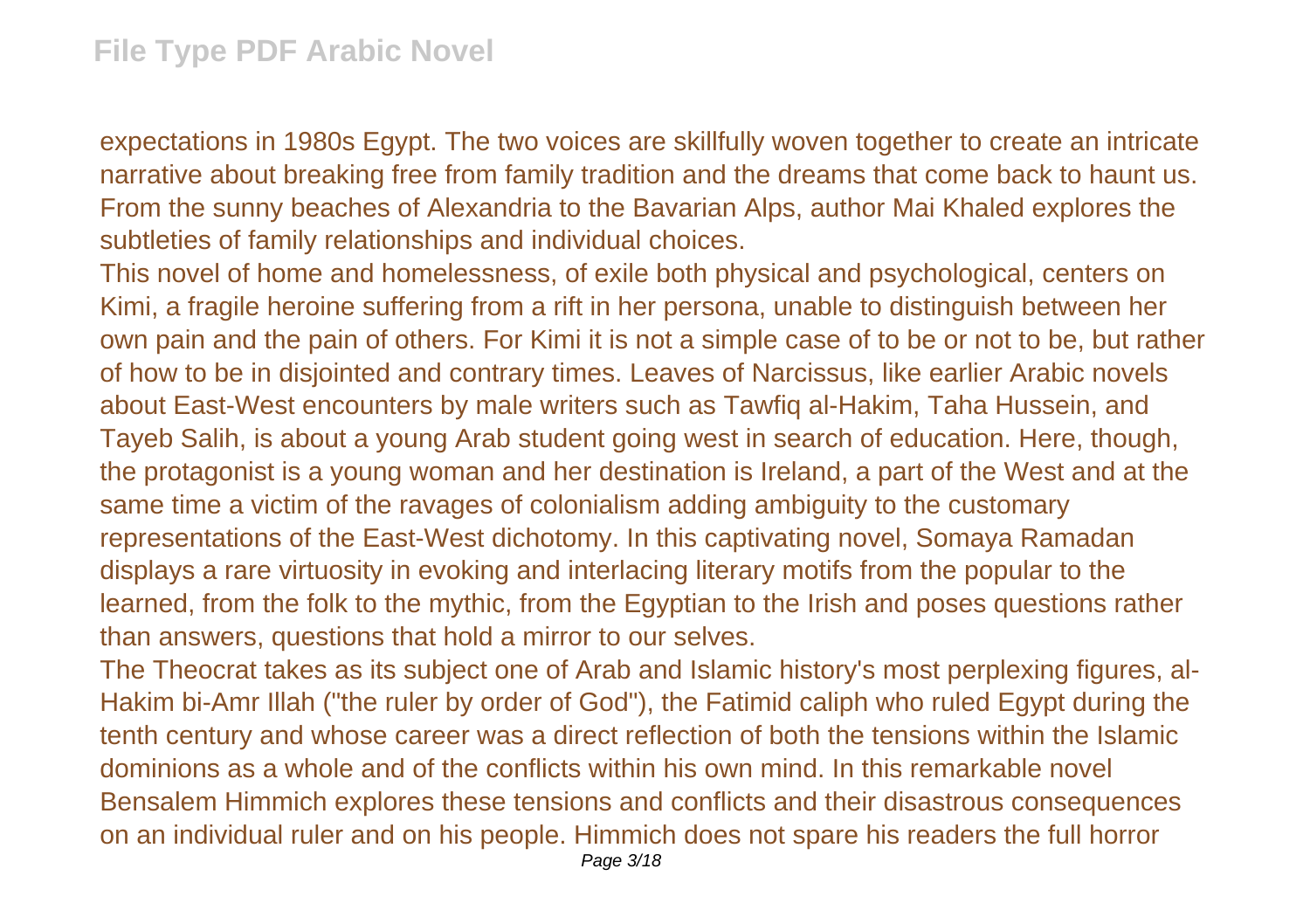and tragedy of al-Hakim's reign, but in employing a variety of textual styles including quotations from some of the best known medieval Arab historians; vivid historical narratives; a series of extraordinary decrees issued by the caliph; and, most remarkably, the inspirational utterances of al-Hakim during his ecstatic visions, recorded by his devotees and subsequently a basis for the foundation of the Druze community he succeeds brilliantly in painting a portrait of a character whose sheer unpredictability throws into relief the qualities of those who find themselves forced to cajole, confront, or oppose him.

WINNER OF THE AGATHA • ARTHUR ELLIS • DILYS • DEBUT DAGGER AWARDS "Wonderfully entertaining . . . sure to be one of the most loved mysteries of the year . . . [Flavia is] a delightful, intrepid, acid-tongued new heroine."—Chicago Sun-Times It is the summer of 1950–and at the once-grand mansion of Buckshaw, young Flavia de Luce, an aspiring chemist with a passion for poison, is intrigued by a series of inexplicable events: A dead bird is found on the doorstep, a postage stamp bizarrely pinned to its beak. Then, hours later, Flavia finds a man lying in the cucumber patch and watches him as he takes his dying breath. For Flavia, who is both appalled and delighted, life begins in earnest when murder comes to Buckshaw. "I wish I could say I was afraid, but I wasn't. Quite the contrary. This was by far the most interesting thing that had ever happened to me in my entire life." BONUS: This edition contains a The Sweetness at the Bottom of the Pie discussion guide and an excerpt from Alan Bradley's The Weed That Strings the Hangman's Bag.

A new paperback edition of the eye-opening and refreshingly original debut novel from an emerging Egyptian writer

This book will present close readings of three contemporary Arabic novelists - an Page 4/18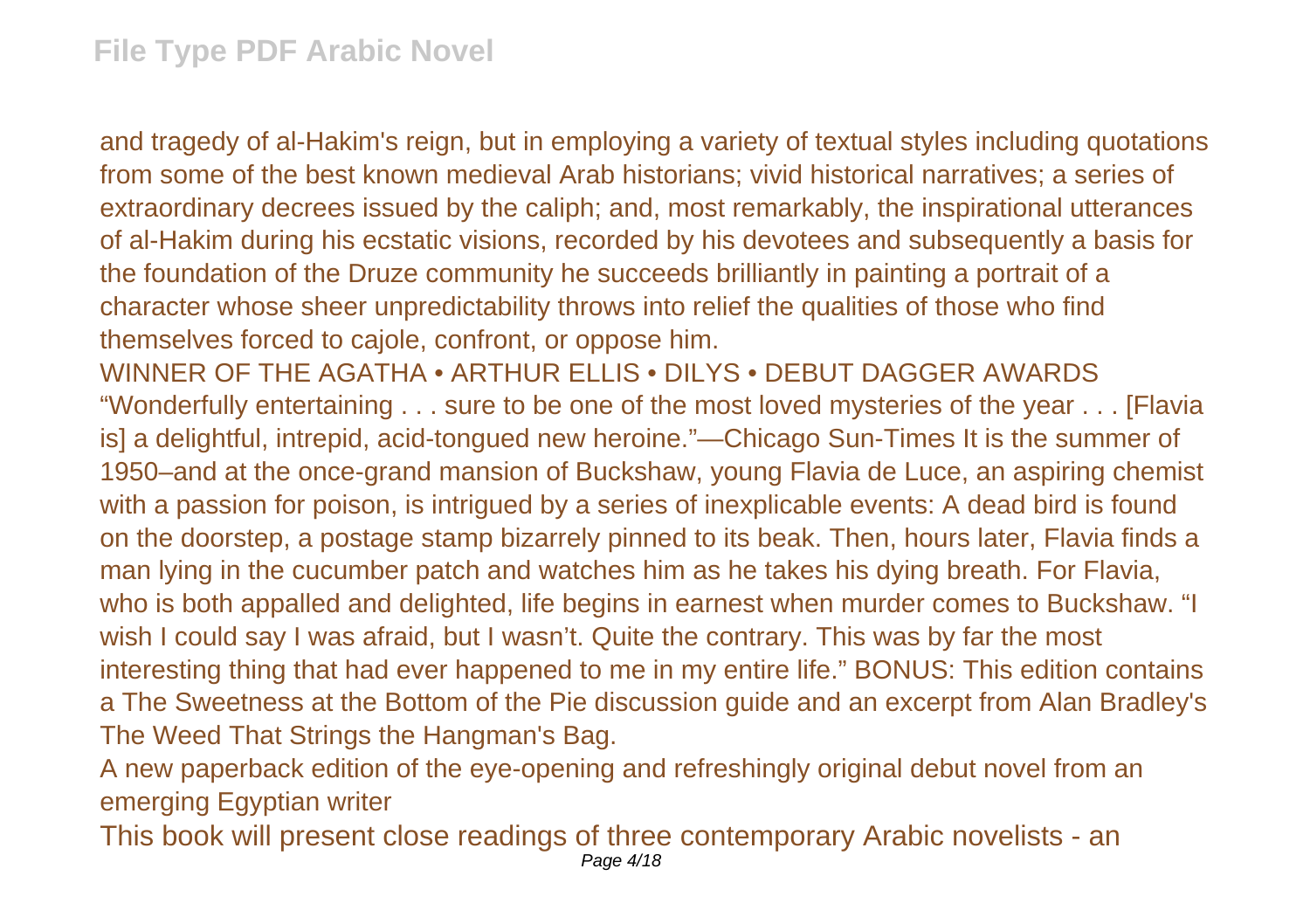Egyptian (Gamal Al-Ghitany), an Algerian (Taher Ouettar) and a Touareg Libyan (Ibrahim Al-Koni) - who have all turned to Sufism as a literary strategy aimed at negotiating i

Reproduction of the original: The Book of Khalid by Ameen Rihani

This edition includes new material on the Arabic novel up to 1993. It is a survey of the Arabic novel and its development from its beginnings in the 19th century until today. It traces the origin, early cultivation and the mature period after World War II of the Arabic novel.

This book introduces Western readers to some of the most significant novels written in Arabic since 1979. Despite their contribution to the development of contemporary Arabic fiction, these authors remain largely unknown to non-Arab readers. Fabio Caiani examines the work of the Moroccan Muhammad Barrada; the Egyptian Idwar al-Kharrat; the Lebanese Ilyas Khuri and the Iraqi Fu'ad al-Takarli. Their most significant novels were published between 1979 and 2002, a period during which their work reached literary maturity. They all represent pioneering literary trends compared to the novelistic form canonized in the influential early works of Naguib Mahfouz. Until now, some of their most innovative works have not been analyzed in detail – this book fills that gap. Relying on literary theory and referring to comparative examples from other literatures, this study places its findings within a wider framework, defining what is meant by innovation in the Arabic novel, and the particular socio-political context in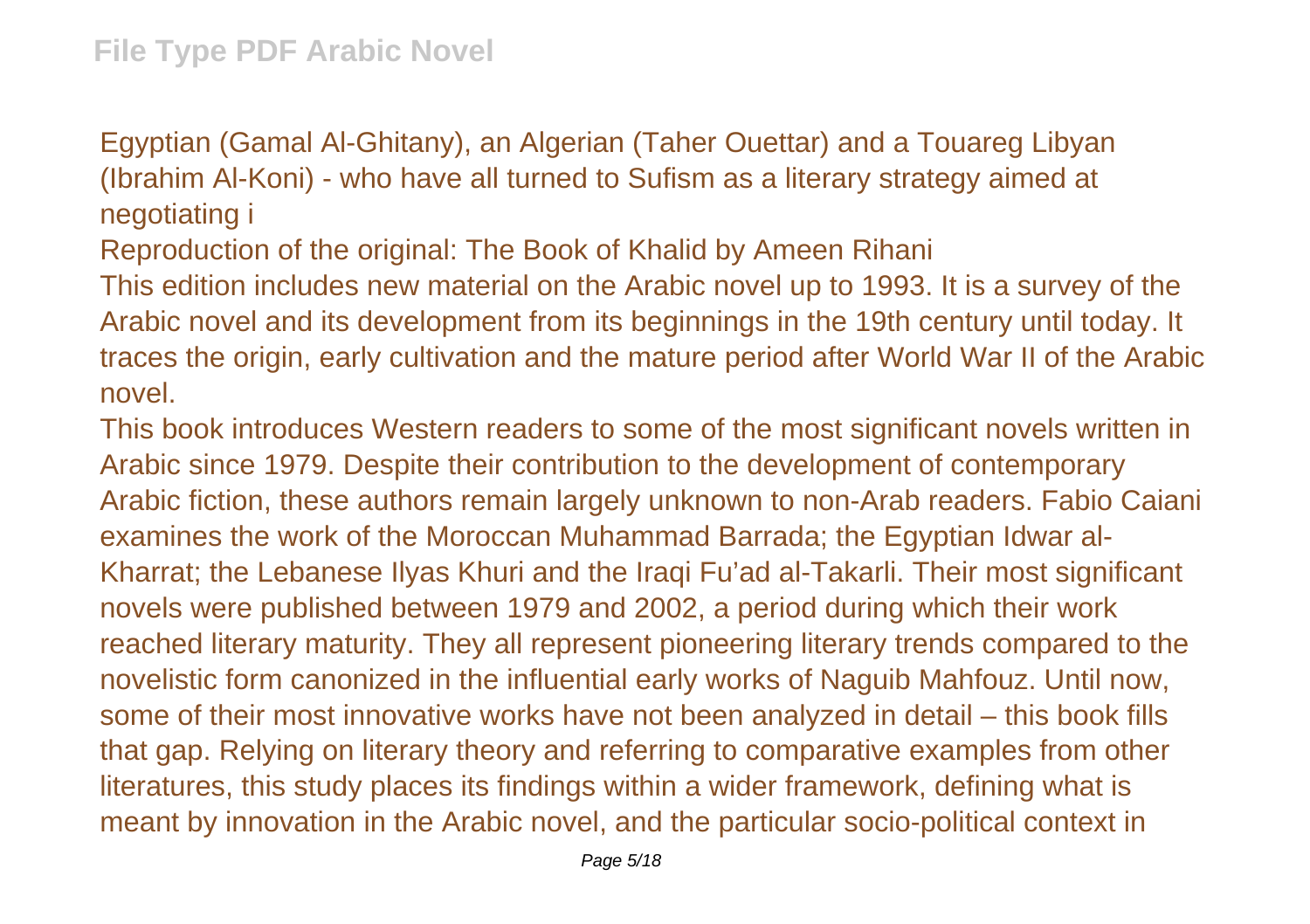which it appears. This book will significantly enrich the existing critical literature in English on the contemporary Arabic novel.

"Jayyusi provides biographical information on the writers as well as a substantial introduction to the development of modern Arabic fictional genres that considers the central thematic and aesthetic concerns of Arab short story writers and novelists."--Jacket.

This award-winning historical novel deals with the stormy life of the outstanding Arab philosopher Ibn Khaldun, using historical sources, and particularly material from the writer's works, to construct the personal and intellectual universe of a fourteenthcentury genius. The dominant concern of the novel--the uneasy relationship between intellectuals and political power, between scholars and authority--addresses our times through the transparent veil of history. In the first part of the novel, we are introduced to the mind of Ibn Khaldun as he dictates his work to his scribe and interlocutor. The second part delves into the heart of the man and his retrieval of a measure of happiness and affection in a remarriage, after the drowning of his first wife and their children at sea. Finally we see Ibn Khaldun as a man of action, trying to minimize the imminent horrors of invading armies and averting the sack of Damascus by Tamerlane, only to spend his last years lonely and destitute, having been fired from his post as qadi, his wife having gone to Morocco, and his attempts at saving the political situation having come to nil. "The elusive simplicity and fluency of style manage to entertain and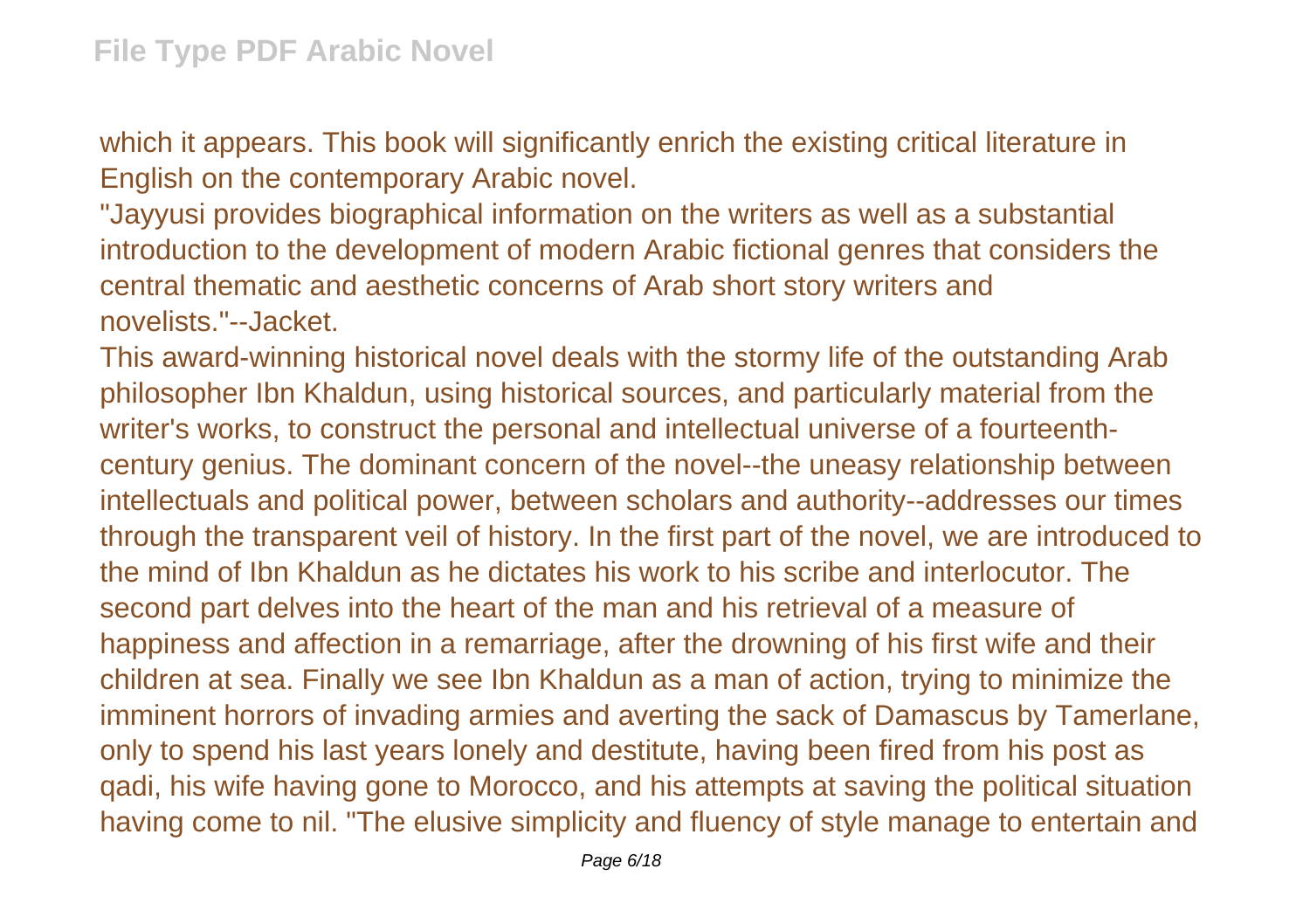instruct at once. We learn as we read about Ibn Khaldun: his insights into history and historiography, his views of the rise and fall of civilizations, the principles of his sociological thinking, along with intimate aspects of his life, including his tragic losses and his attitude toward women. We also learn of his response to the major crisis of his time, the Tatar invasion of the Mashriq. In short, Ibn Khaldun, the distant and formidable figure, is humanized--thanks to this novel."--Naguib Mahfouz Medal Award **Committee** 

Hamid Burhan, a retired government employee, and his loyal wife Saniya have built themselves a home in the quiet southern suburb of Helwan, where they raise their son and two daughters, expecting life to remain as blessed as it was in the photograph of the happy family at a picnic in a Nileside park in the early 1930s. Events in the wider world impinge wars, revolution, peace with Israel while Saniya and the old house in Helwan remain the bedrock of the family's values. But everyone else is buffeted in one way or another by the tumultuous processes of change in Egyptian politics and society. In this compact novel written in 1982, Naguib Mahfouz again uses a family saga, as he did in his Cairo Trilogy, to reflect on the processes of enormous social transformation that Egypt underwent in the space of a few generations in the twentieth century. A Frequency Dictionary of Contemporary Arabic Fiction provides a list of the top 2,000 words occurring in contemporary Arabic fiction. Based on a written corpus that contains 144 literary samples, the dictionary addresses key areas of Arabic language learning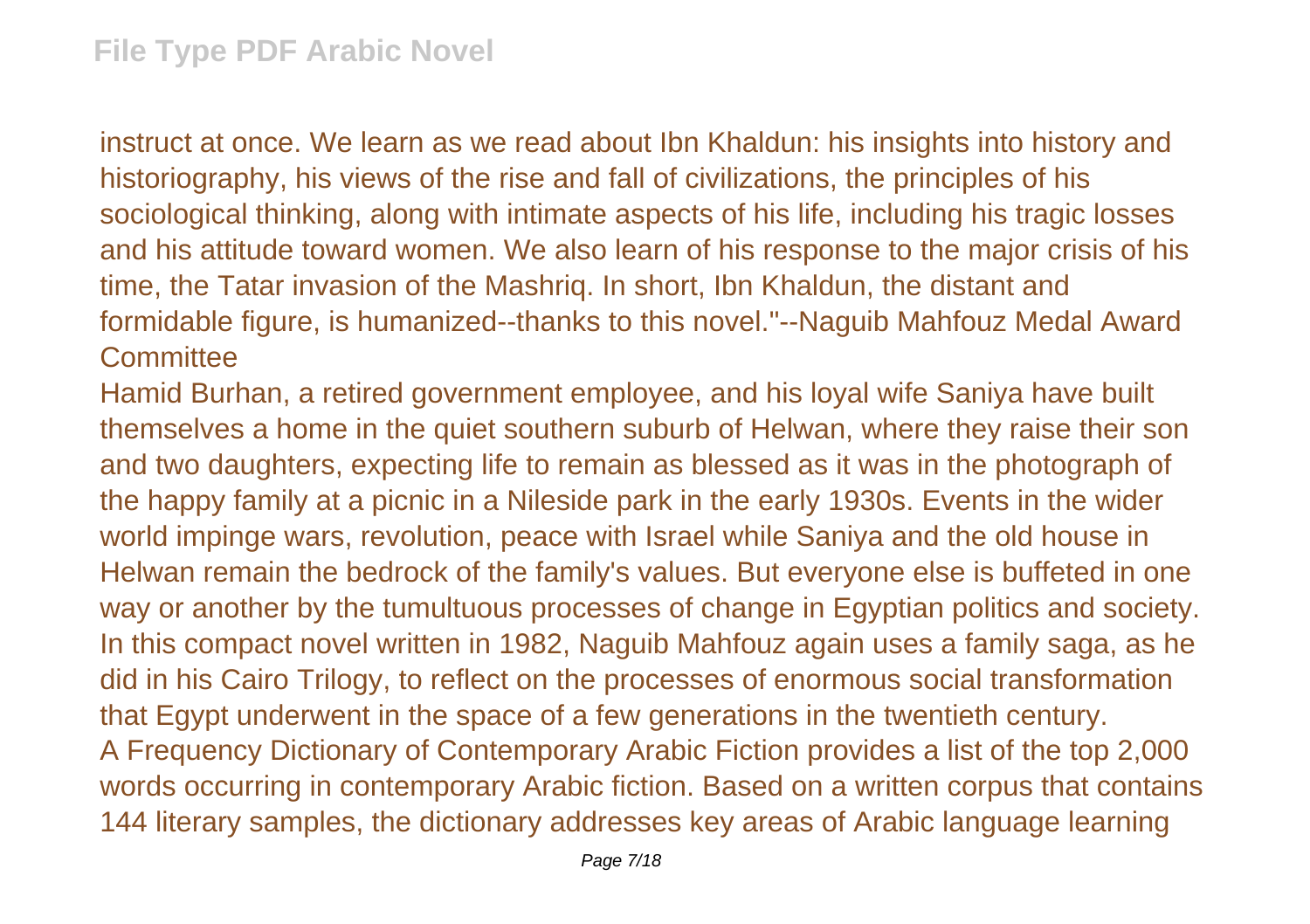and teaching, including lexical frequency, reading skills, and Arabic literature. Each entry in the main frequency index includes a sample sentence, English translation, and frequency indicator, and alphabetical and part-of-speech indexes are provided for ease of use. The dictionary also contains 19 thematically organized and frequency-ranked lists of words on a variety of topics, such as food, places, emotions, and nature. Engaging and highly useful, this Frequency Dictionary is a valuable resource for students and instructors working in the area of TAFL, and for applied linguists interested in Arabic corpus linguistics.

Rejected by his tribe and hunted by the kin of the man he killed, Ukhayyad and his thoroughbred camel flee across the desolate Tuareg deserts of the Sahara. Between bloody wars against the Italians in the north and famine raging in the south, Ukhayyad rides for the remote rock caves of Jebel Hasawna. There, he says farewell to the mount who has been his companion through thirst, disease, lust, and loneliness. Alone in the desert, haunted by the prophetic cave paintings of ancient hunting scenes and the cries of jinn in the night, Ukhayyad awaits the arrival of his pursuers and their insatiable hunger for blood and gold. Gold Dust is a classic story of the brotherhood between man and beast, the thread of companionship that is all the difference between life and death in the desert. It is a story of the fight to endure in a world of limitless and waterless wastes, and a parable of the struggle to survive in the most dangerous landscape of all: human society.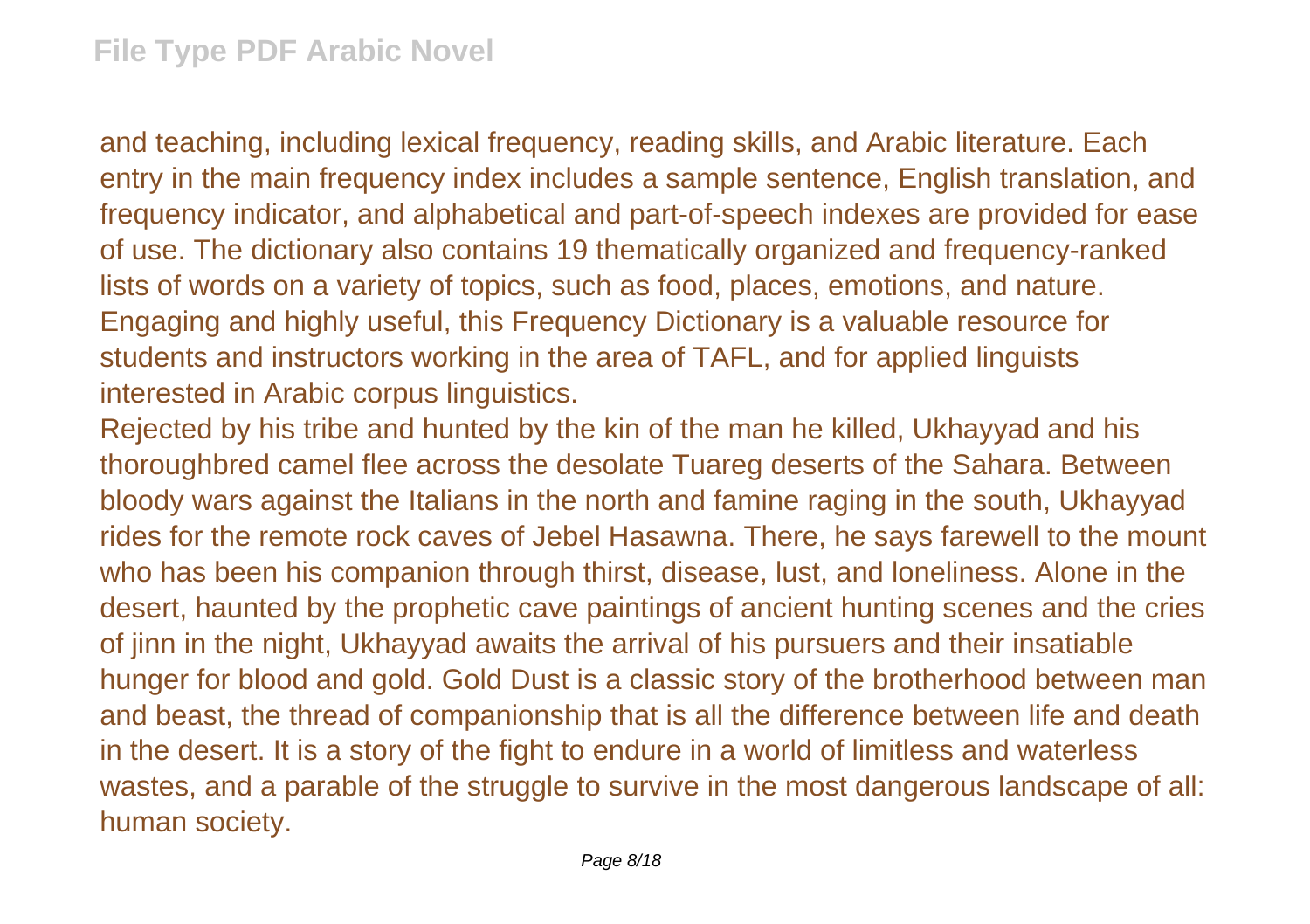The Sweetness at the Bottom of the PieA Flavia de Luce NovelDelacorte Press Although Sufi characters - saints, dervishes, wanderers - occur regularly in modern Arabic literature, a select group of novelists seeks to interrogate Sufism as a system of thought and language. In the work of writers like Naguib Mahfouz, Gamal Al-Ghitany, Tahar Ouettar, Ibrahim Al-Koni, Mahmud Al-Mas'adi and Tayeb Salih we see a strong intertextual relationship with the Sufi masters of the past, including Al-Hallaj, Ibn Arabi, Al-Niffari and Al-Suhrawardi. This relationship becomes a means of interrogating the limits of the creative self, individuality, rationality and the manifold possibilities offered by literature, seeking in a dialogue with the mystical heritage a way of preserving a self under siege from the overwhelming forces of oppression and reaction that have characterized the late twentieth and early twenty-first centuries.

Considers the Arabic novel within the triangle of the nation-state, modernity and tradition.The novel is now a major genre in the Arabic literary field; this book explores the development of the novel, especially the ways in which the genre engages with a A nuanced understanding of literary imaginings of masculinity and femininity in the Egytian novel. Gender studies in Arabic literature have become equated with women's writing, leaving aside the possibility of a radical rethinking of the Arabic literary canon and Arab cultural history. While the 'woman question' in the Arabic novel has received considerable attention, the 'male question' has gone largely unnoticed. Now, Hoda Elsadda bucks that trend. Foregrounding voices that have been marginalised alongside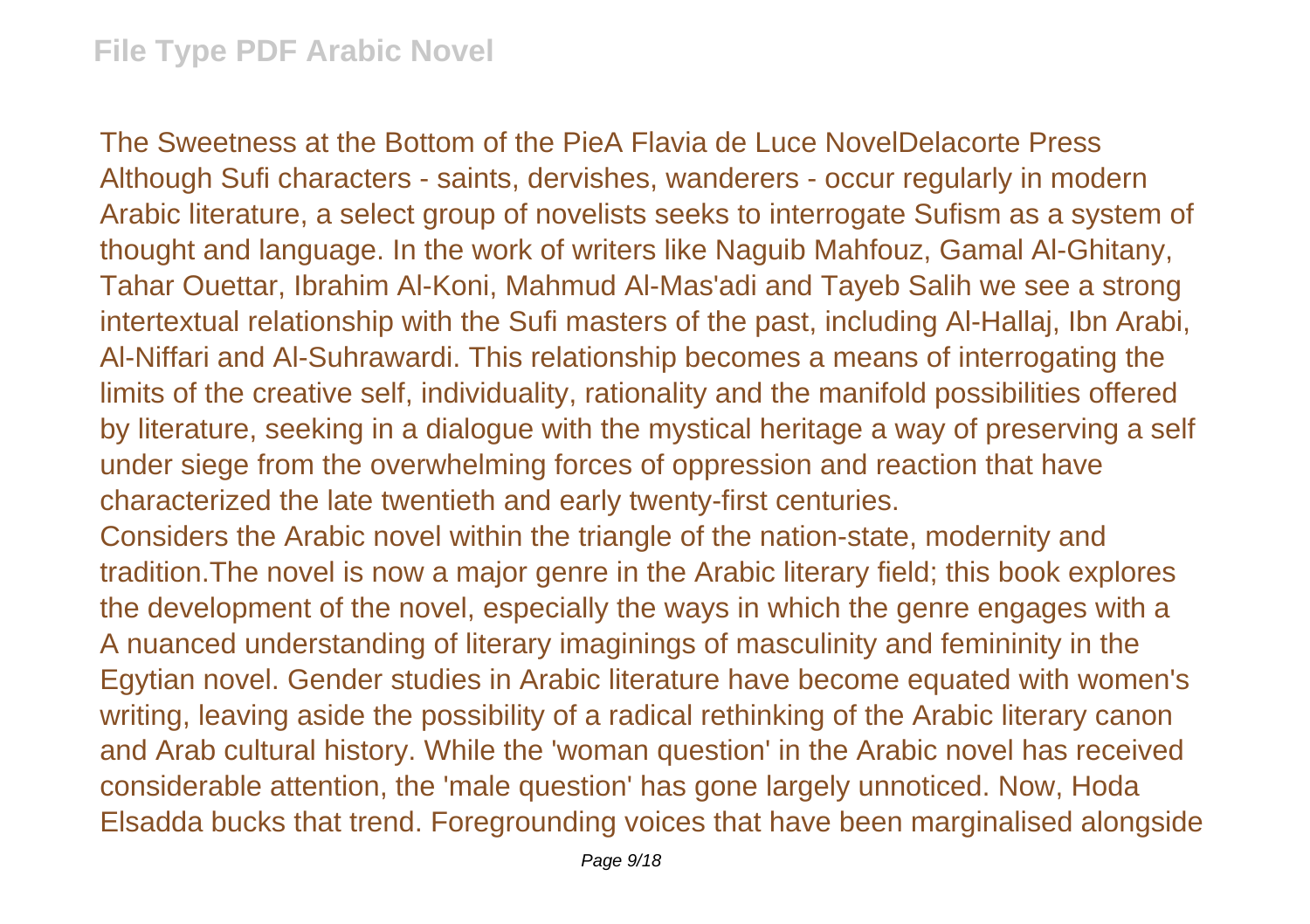canonical works, she engages with new directions in the novel tradition. By assembling a range of fictional works from different parts of the Arab world that incorporate older characters, this book draws on a range of theoretical approaches to aging, particularly from the perspective of gender and feminism, to reconcile the biological and cultural understandings of old age.

Moosa's exhaustive discussion, demonstrating the influence of both Western and Islamic ideology and culture, presents many works of fiction for the first time to Western students of Arabic literature.

The little-known story of the sophisticated and vibrant Arabic book culture that flourished during the Middle Ages. During the thirteenth century, Europe's largest library owned fewer than 2,000 volumes. Libraries in the Arab world at the time had exponentially larger collections. Five libraries in Baghdad alone held between 200,000 and 1,000,000 books each, including multiple copies of standard works so that their many patrons could enjoy simultaneous access. How did the Arabic codex become so popular during the Middle Ages, even as the well-established form languished in Europe? Beatrice Gruendler's The Rise of the Arabic Book answers this question through in-depth stories of bookmakers and book collectors, stationers and librarians, scholars and poets of the ninth century. The history of the book has been written with an outsize focus on Europe. The role books played in shaping the great literary cultures of the world beyond the West has been less known—until now. An internationally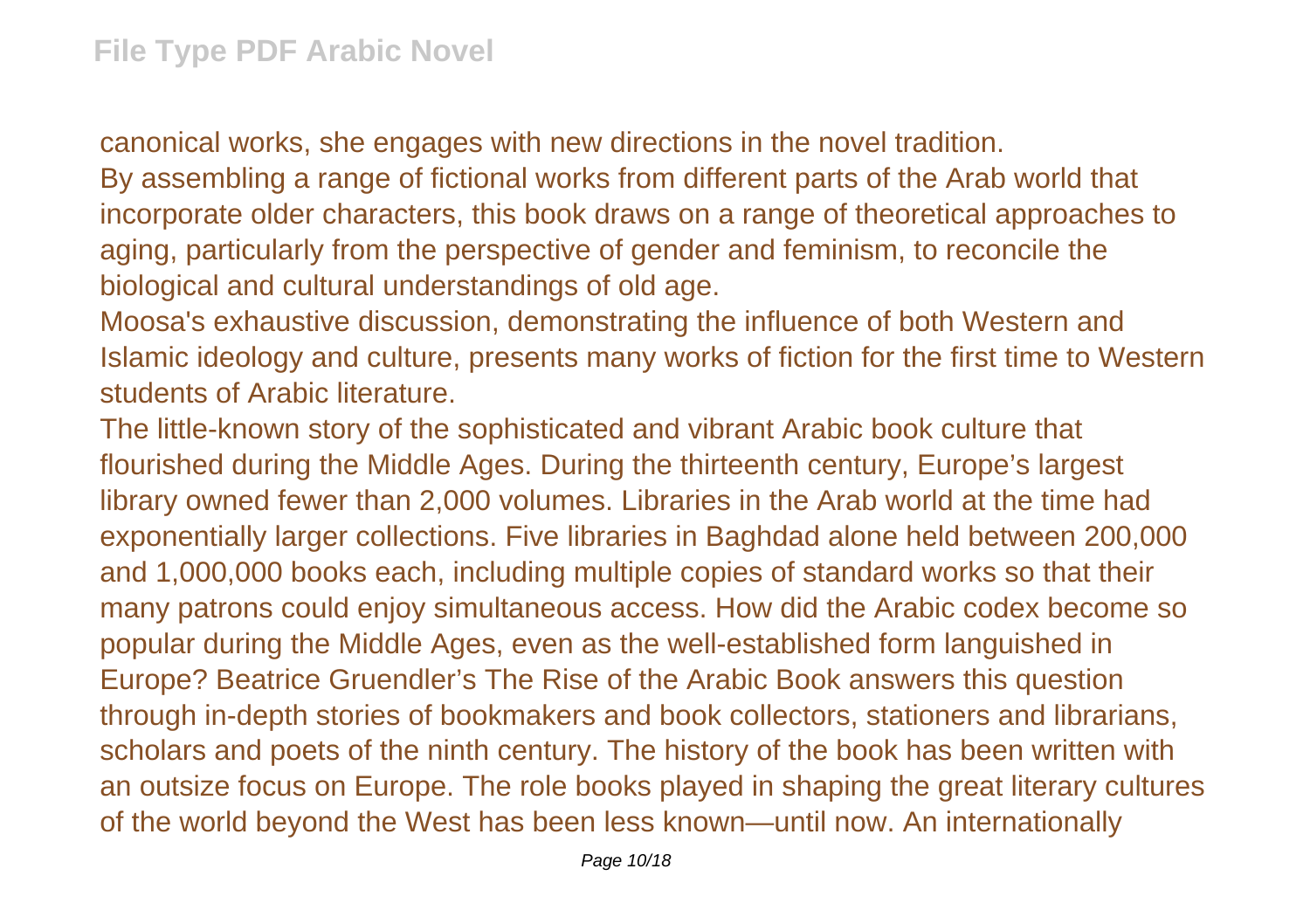renowned expert in classical Arabic literature, Gruendler corrects this oversight and takes us into the rich literary milieu of early Arabic letters.

This dazzling anthology features the work of seventy-nine outstanding writers from all over the Arab-speaking world, from Morocco in the west to Iraq in the east, Syria in the north to Sudan in the south. Edited by Denys Johnson-Davies, called by Edward Said "the leading Arabic-to-English translator of our time," this treasury of Arab voices is diverse in styles and concerns, but united by a common language. It spans the full history of modern Arabic literature, from its roots in western cultural influence at the end of the nineteenth century to the present-day flowering of Naguib Mahfouz's literary sons and daughters. Among the Egyptian writers who laid the foundation for the Arabic literary renaissance are the great Tawfik al-Hakim; the short story pioneer Mahmoud Teymour; and Yusuf Idris, who embraced Egypt's vibrant spoken vernacular. An excerpt from the Sudanese writer Tayeb Salih's novel Season of Migration to the North, one of the Arab world's finest, appears alongside the Libyan writer Ibrahim al-Koni's tales of the Tuaregs of North Africa, the Iraqi writer Mohamed Khudayir's masterly story "Clocks Like Horses," and the work of such women writers as Lebanon's Hanan al-Shaykh and Morocco's Leila Abouzeid.

This winner of the 2019 Man Booker International Prize and national bestseller is "an innovative reimagining of the family saga . . . Celestial Bodies is itself a treasure house: an intricately calibrated chaos of familial orbits and conjunctions, of the gravitational pull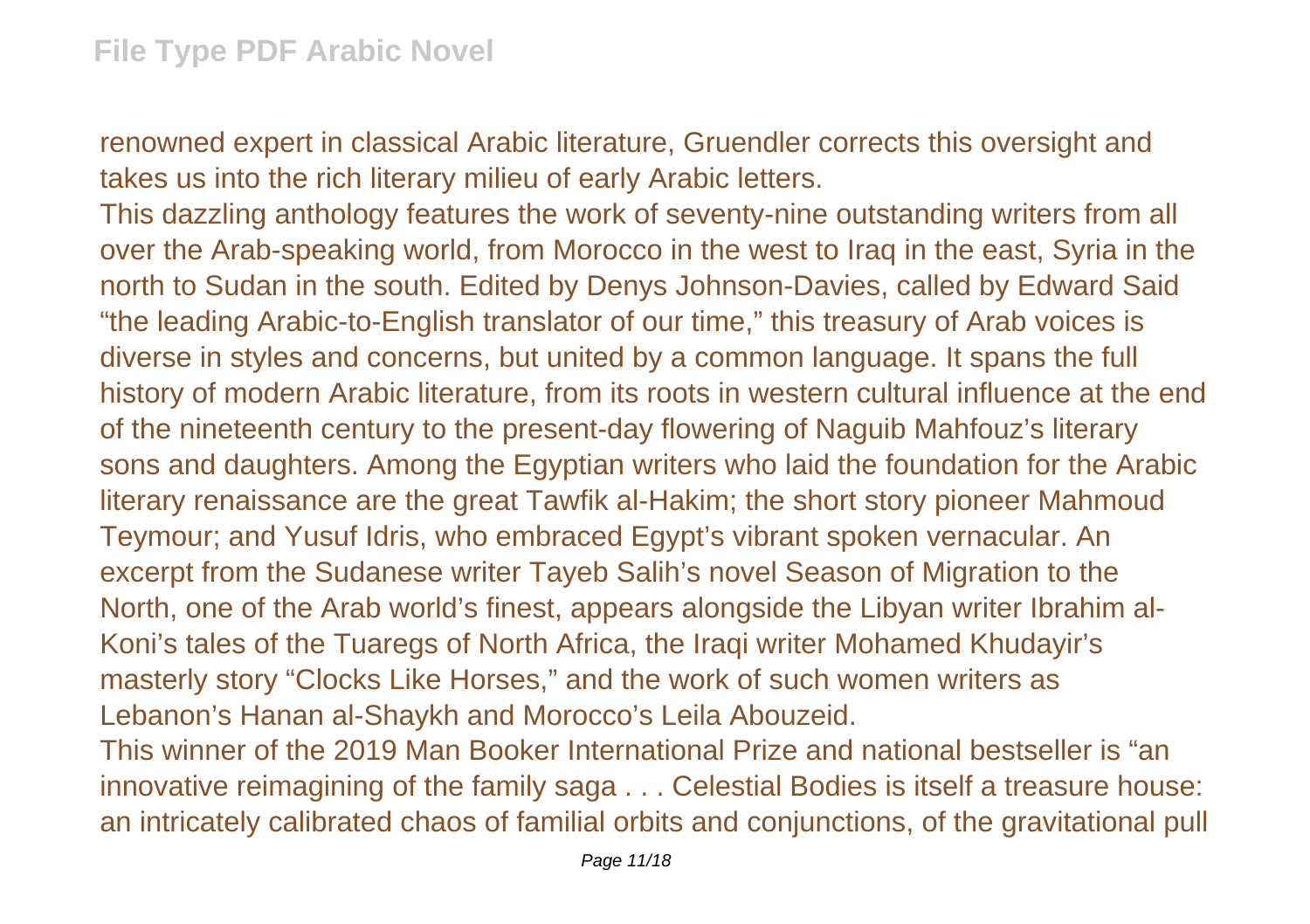of secrets" (The New York Times Book Review). In the village of al-Awafi in Oman, we encounter three sisters: Mayya, who marries after a heartbreak; Asma, who marries from a sense of duty; and Khawla, who chooses to refuse all offers and await a reunion with the man she loves, who has emigrated to Canada. These three women and their families, their losses and loves, unspool beautifully against a backdrop of a rapidly changing Oman, a country evolving from a traditional, slave-owning society into its complex present. Through the sisters, we glimpse a society in all its degrees, from the very poorest of the local slave families to those making money through the advent of new wealth. The first novel originally written in Arabic to ever win the Man Booker International Prize, and the first book by a female Omani author to be translated into English, Celestial Bodies marks the arrival in the United States of a major international writer.

The Long Way Back tells the story of four generations of the same family living in an old house in the Bab al-Shaykh area of Baghdad. Through exquisite layering of the overlapping worlds of the characters, their private conflicts and passions are set against the wider drama of events leading up to the overthrow of prime minister Abd al-Karim Qasim and the initial steps to power of the Baath party in Iraq in 1962-63. The skilful building-up of the characters and their worlds within a brief and clearly determined period of recent history allows for a bold and intelligent portrayal of the ambiguous strengths and weaknesses of Iraqi and wider Arab culture. In addition, the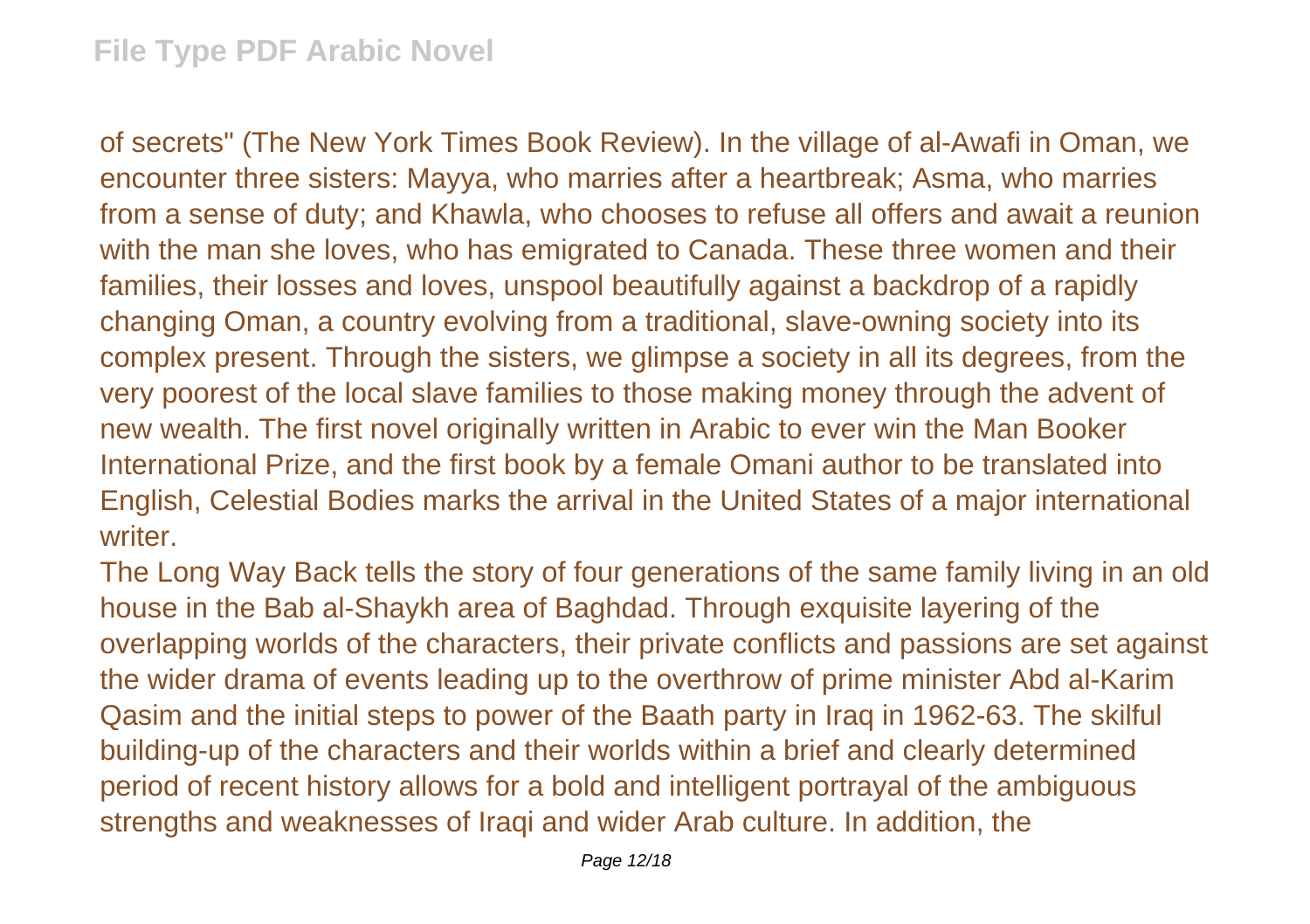dramatization of the relationships between generations, social groups, and genders is achieved with a mixture of humor, bitter irony, and compassion that identifies it as a great work of Arabic literature.

There are more than 15 million people aged over 65 currently living in the MENA region, yet little attention has been paid to the cultural significance of growing old. This book recognises the widespread silence by countering the critical corpus that reads modern Arabic novels as a political discourse with an emphasis on youth achievement. By assembling a range of fictional works from different parts of the Arab world that incorporate older characters, this book draws on a range of theoretical approaches to aging, particularly from the perspective of gender and feminism, to reconcile the biological and cultural understandings of old age. It reveals that there is no standard female or male experience and no single prototype of oldness in the modern Arabic novel, and that men and women manifest a multiplicity of identities, concerns, and experiences as they grow older.

This work covers the postcolonial in Arabic fiction. It discusses and questions a large number of novels show cultural diversity in the Arab world. It highlights engagements with postcolonial issues that relate to identity formation, the modern nation-state, individualism, and nationalism.

Traces the development of the modern Arabic novel from the 1960s to the present. Leg over Leg recounts the life, from birth to middle age, of "the Fariyaq," alter ego of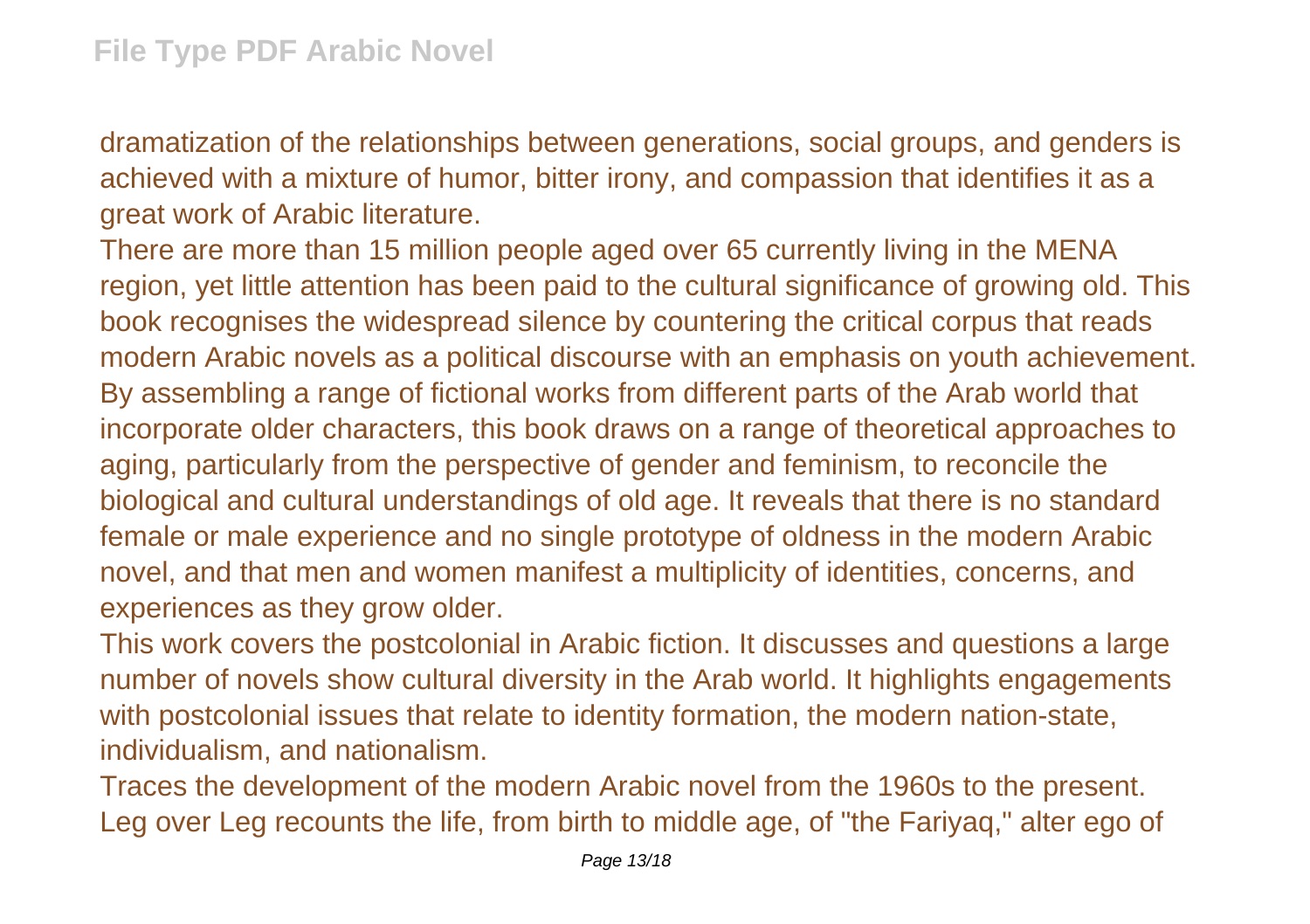Ahmad Faris al-Shidyaq, a pivotal figure in the intellectual and literary history of the modern Arab world. The always edifying and often hilarious adventures of the Fariyaq, as he moves from his native Lebanon to Egypt, Malta, Tunis, England, and France, provide the author with grist for wide-ranging discussions of the intellectual and social issues of his time, including the ignorance and corruption of the Lebanese religious and secular establishments, freedom of conscience, women's rights, sexual relationships between men and women, the manners and customs of Europeans and Middle Easterners, and the differences between contemporary European and Arabic literatures, all the while celebrating the genius and beauty of the classical Arabic language. Volumes Three and Four see the peripatetic Fariyaq fall in love and convert to Catholicism for twenty-four hours in order to marry. Although the narrative revolves around a series of debates over the nature of male-female relationships, opportunities also arise for disquisitions on the physical and moral significance of such diverse topics as the buttocks, the unreliability of virginity tests, and the human capacity for selfdelusion. Lengthy stays in England and France allow for animadversions on the table manners and sexual aberrations of their citizens, but the discussion, whether it involve dance-halls, pleasure gardens, or poetry, almost always ends up returning to gender relations. Akin to Sterne and Rabelais in his satirical outlook and technical inventiveness, al-Shidyaq produced in Leg Over Leg a work that is unique and unclassifiable. It was initially widely condemned for its attacks on authority, its religious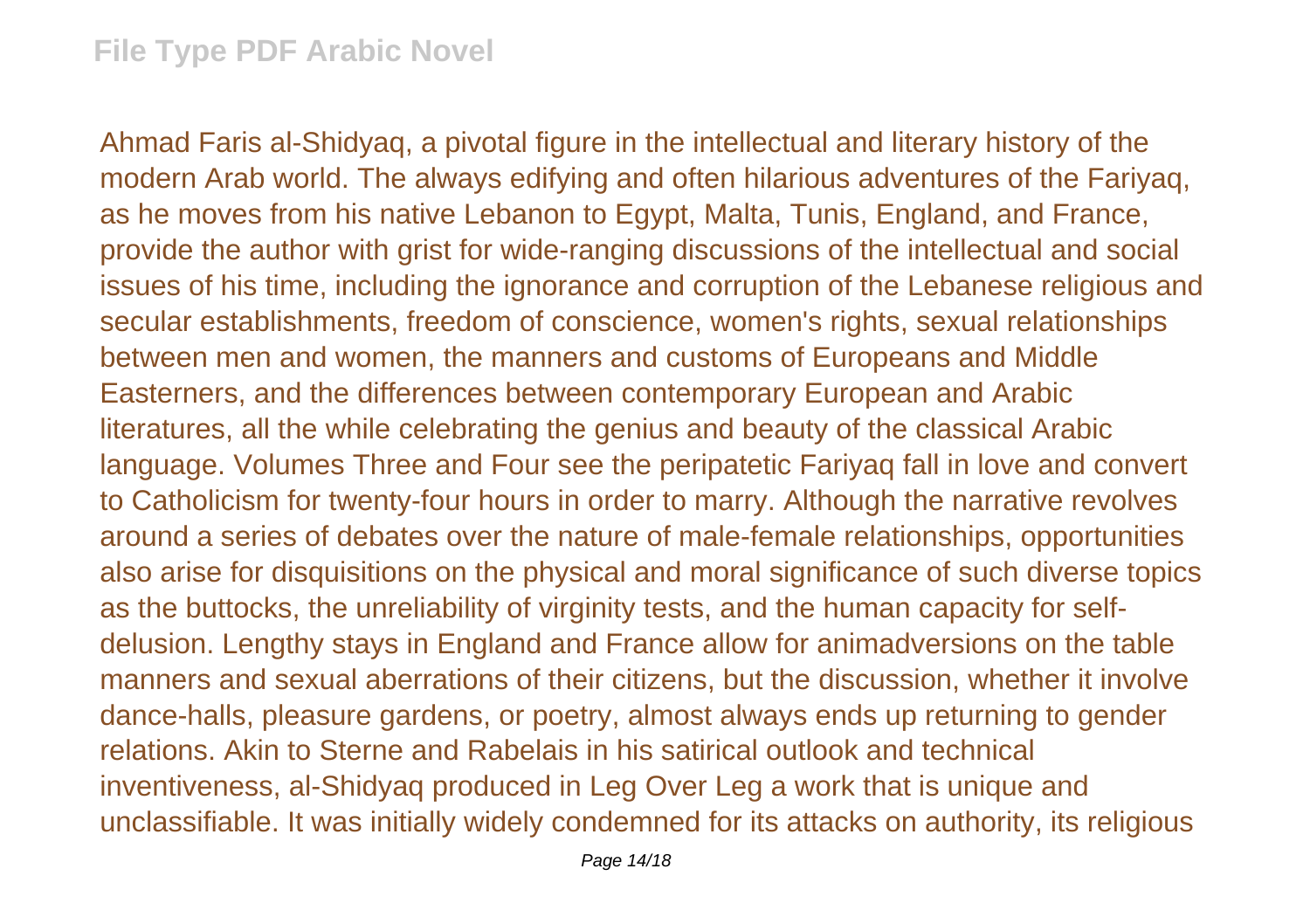skepticism, and its "obscenity," and later editions were often abridged. This is the first complete English translation of this groundbreaking work.

A nuanced understanding of literary imaginings of masculinity and femininity in the context of the 'national' canon of Egypt.

Explores the work of novelists including Naguib Mahfouz, 'Abd al-Khaliq al-Rikabi, Jamal al-Ghitani, Ben Salem Himmich, Ali Mubarak, Adonis, Mahmoud Darwish and Nizar Qabbani to show how the development of the Arabic novel has created a politics of nostal Zaynab, first published in 1913, is widely cited as the first Arabic novel, yet the previous eight decades saw hundreds of novels translated into Arabic from English and French. This vast literary corpus influenced generations of Arab writers but has, until now, been considered a curious footnote in the genre's history. Incorporating these works into the history of the Arabic novel, Stranger Fictions offers a transformative new account of modern Arabic literature, world literature, and the novel. Rebecca C. Johnson rewrites the history of the global circulation of the novel by moving Arabic literature from the margins of comparative literature to its center. Considering the wide range of nineteenth- and early twentieth-century translation practices—including "bad" translation, mistranslation, and pseudotranslation—Johnson argues that Arabic translators did far more than copy European works; they authored new versions of them, producing sophisticated theorizations of the genre. These translations and the reading practices they precipitated form the conceptual and practical foundations of Arab literary modernity, necessitating an overhaul of our notions of translation, cultural exchange, and the global. Examining nearly a century of translations published in Beirut, Cairo, Malta, Paris,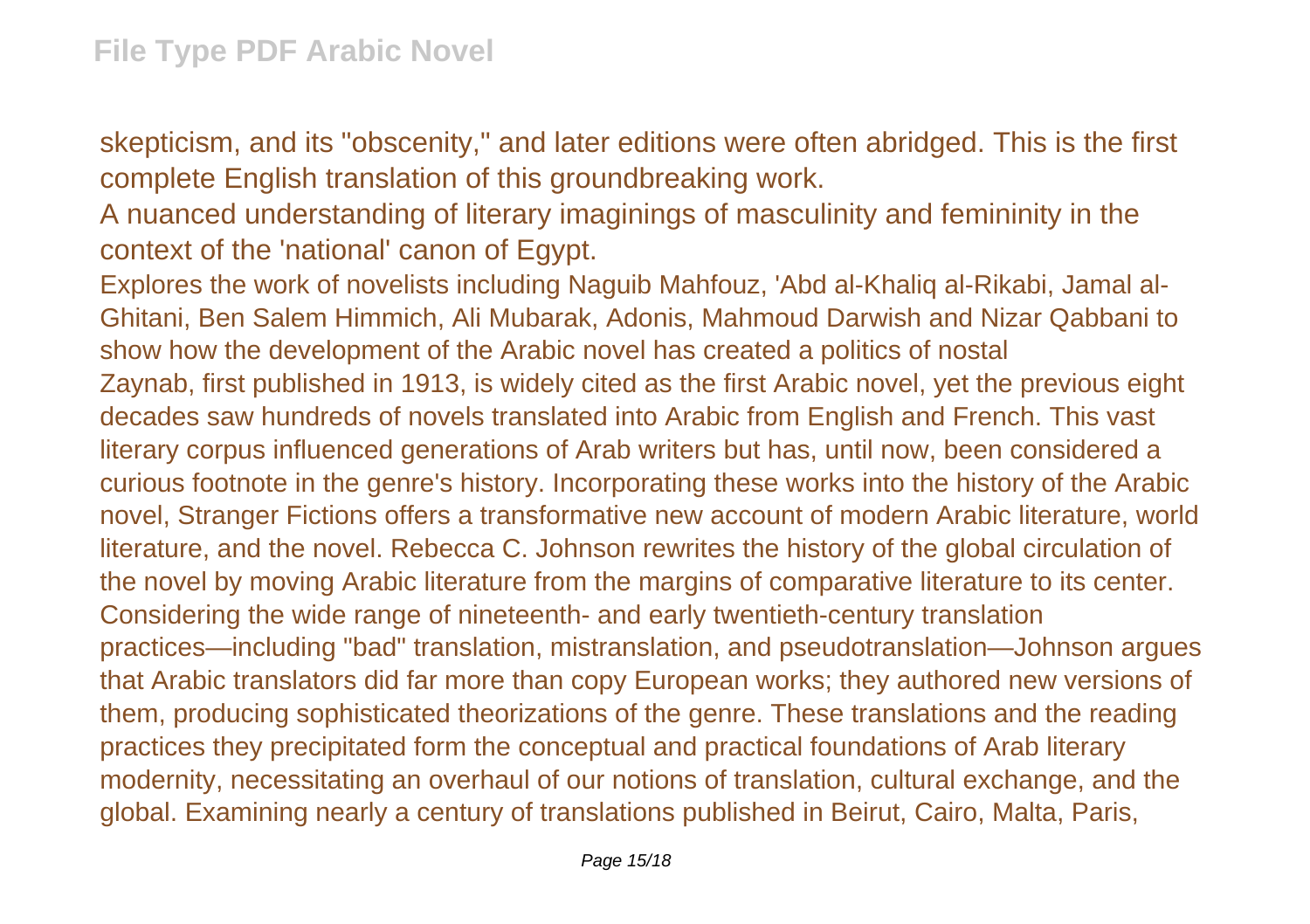London, and New York, from Qiat R?binun Kur?z? (The story of Robinson Crusoe) in 1835 to pastiched crime stories in early twentieth-century Egyptian magazines, Johnson shows how translators theorized the Arab world not as Europe's periphery but as an alternative center in a globalized network. Stranger Fictions affirms the central place of (mis)translation in both the history of the novel in Arabic and the novel as a transnational form itself. An alleyway of Tangier as seen through the eyes of a prostitute, the price paid by a sophisticated Cairene philanderer for his infatuation with a young bedouin girl, the callous treatment a young wife receives from the man to whom she has been married. These are some of the themes of the twenty-four stories in this volume, each by a different author and rendered into English by one of the finest translators of Arabic fiction. Among the authors

represented are Edward El-Kharrat, Bahaa Taher, Alifa Rifaat, and Ghassan Kanafani. Through the eyes of insiders, these stories show us the intimate texture of life throughout the diverse countries and cultures of the Arabic world.

This book explores the complex relationship between the novel and identity in modern Arab culture against a backdrop of contemporary Egypt. It uses the example of the Egyptian novel to interrogate the root causes – religious, social, political, and psychological – of the lingering identity crisis that has afflicted Arab culture for at least two centuries.

"I could not believe that human beings could forget so easily. . . ." Love and life, sex and death, childhood and oppression are Inside the Night. Vivid moments of remembrance, disparate yet interconnected, come together to form the body-- torn but not broken-- of this novel. Beginning with a scene of departure, the two nameless narrators roam back and forth in time, veering from childhood mischief to a Palestinian refugee camp massacre; from ardent first love to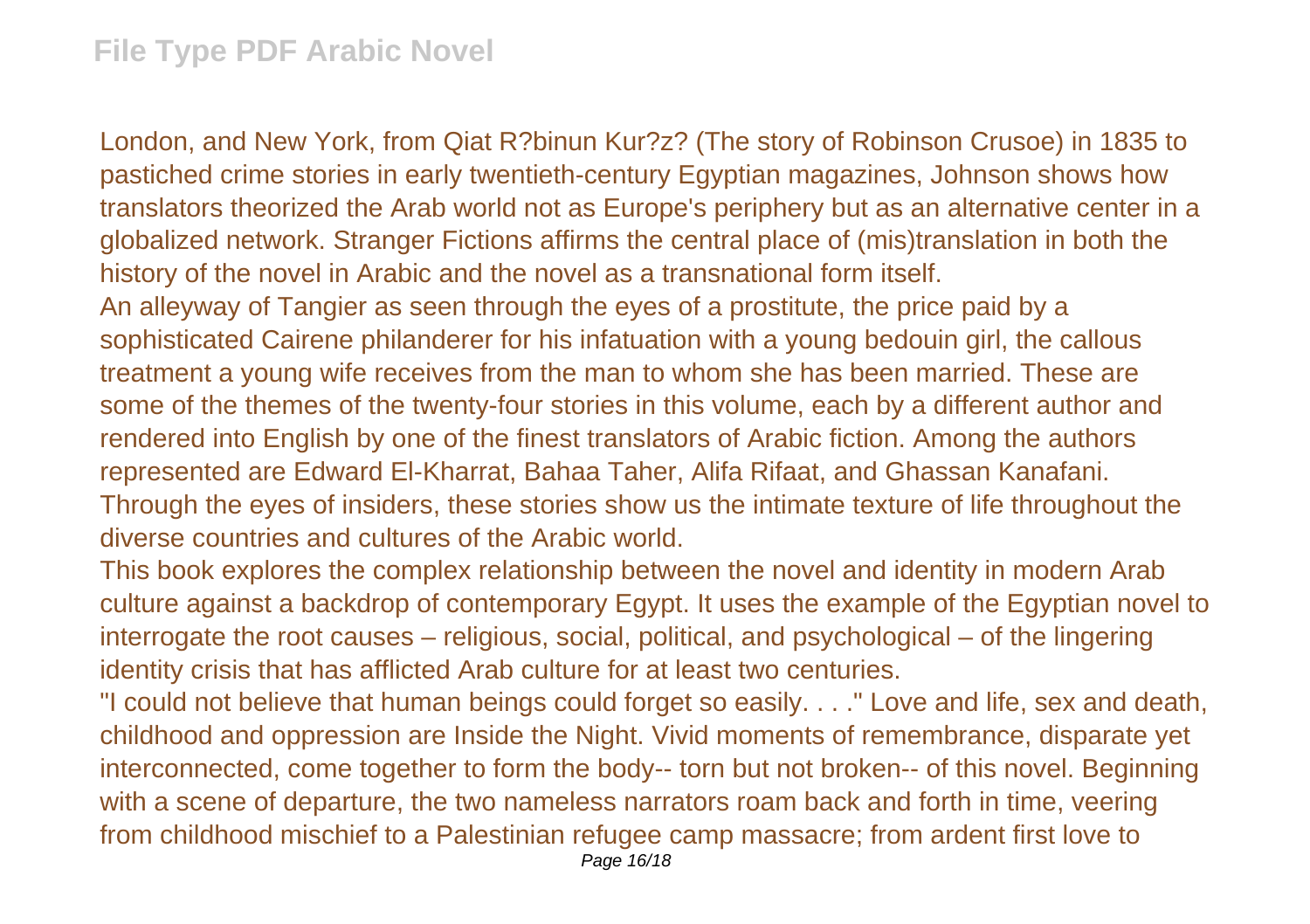necessary migration to an Arab oil country for employment; from spirited adolescent fantasies to the grim reality of life in an Arab country whose claims to progress are mounted on the bent backs of its people. A forest of interwoven tales and strange destinies, Ibrahim Nasrallah's novel carves the history of a people over half a century into fragments that are poetic, multisensory, and richly evocative. Inside the Night's self-contained freedom is a refreshing development in the corpus of Palestinian, and human, literature.

Uncovers the politics of nostalgia and madness inherent in the Arabic novel. The Arabic novel has taken shape in the intercultural networks of exchange between East and West, past and present. Wen-chin Ouyang shows how this has created a politics of nostalgia which can be traced to discourses on aesthetics, ethics and politics relevant to cultural and literary transformations of the Arabic speaking world in the 19th and 20th centuries. She reveals nostalgia and madness as the tropes through which the Arabic novel writes its own story of grappling with and resisting the hegemony of both the state and cultural heritage. This book examines the development of the Arabic novel in post-independence Algeria. It focuses on novels by Abdelhamid Benhadouga, al-Tahar Wattar and Rachid Boudjedra during the period 1972-1988, considering the possibilities for critical expression in the state which emerged from colonial rule and anti-colonial struggle. It investigates the authors' attempts to negotiate the constraints arising from authoritarian rule and restrictive ideologies of language and gender. This is the first extended study of Algeria's post-independence Arabic literature in a European language.

Considers the Arabic novel within the triangle of the nation-state, modernity and traditionWen-Chin Ouyang explores the development of the Arabic novel, especially the ways in it engages